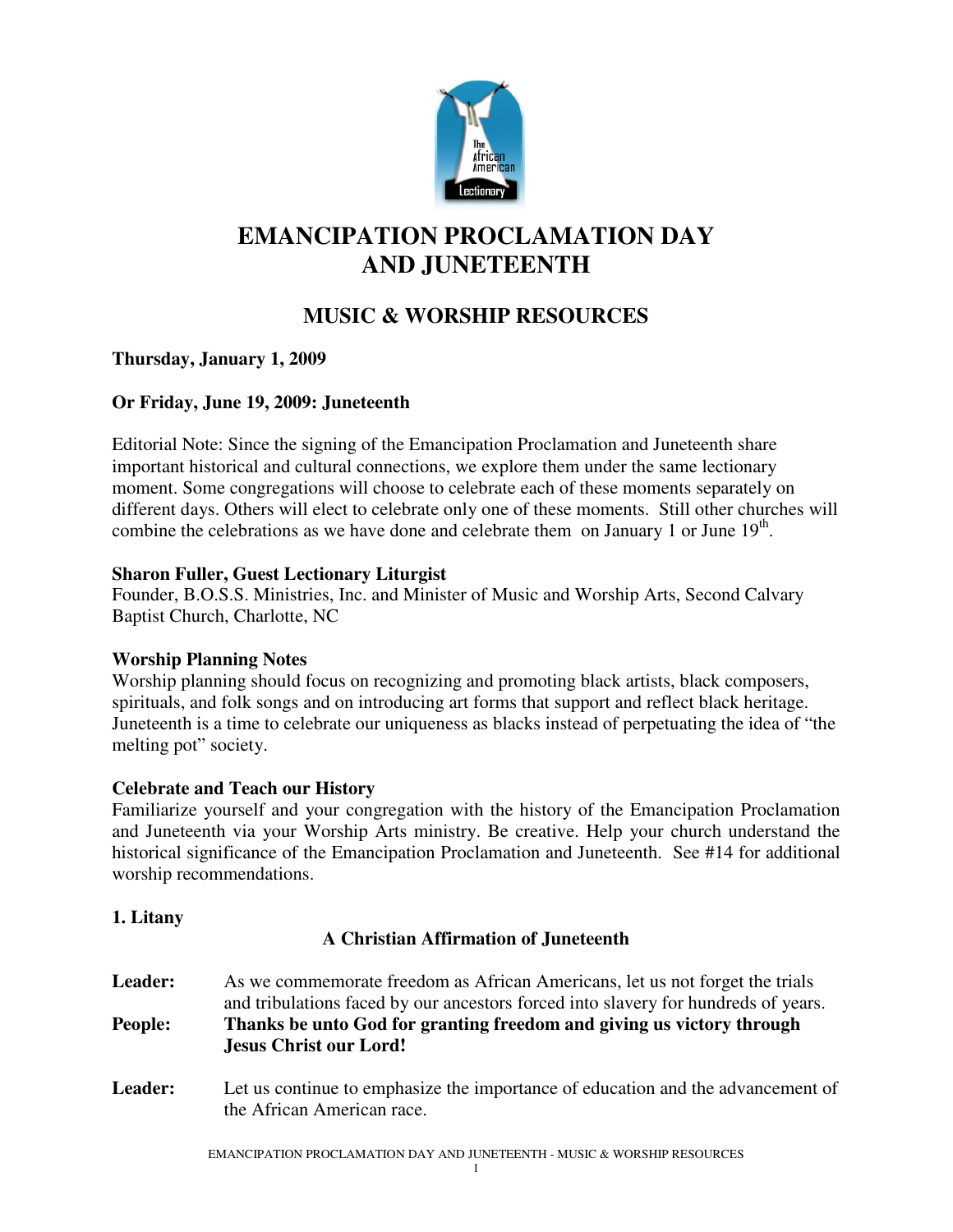| People: | Thanks be unto God for granting freedom and giving us victory through<br><b>Jesus Christ our Lord!</b>                                                                                                                                                        |
|---------|---------------------------------------------------------------------------------------------------------------------------------------------------------------------------------------------------------------------------------------------------------------|
| Leader: | God has granted us freedom, let use it wisely, guard it carefully, and embrace it<br>totally.                                                                                                                                                                 |
| People: | Thanks be unto God for granting freedom and giving us victory through<br><b>Jesus Christ our Lord!</b>                                                                                                                                                        |
| Leader: | Allow this Juneteenth celebration to serve as a reminder of our tenacity, our<br>ability to hold on to hope and to our God.                                                                                                                                   |
| People: | Thanks be unto God for granting freedom and giving us victory through<br><b>Jesus Christ our Lord!</b>                                                                                                                                                        |
| Leader: | Let all people of all religions come together and acknowledge a period in our<br>history that shaped and continues to negatively influence American society.                                                                                                  |
| People: | Thanks be unto God for granting freedom and giving us victory through<br>Jesus Christ our Lord! We are more than conquerors through Jesus who<br>loves us so.                                                                                                 |
| Leader: | Allow other ethnic groups to be sensitized to the conditions our ancestors endured<br>and help them to understand why racism and bigotry cannot have the last word.                                                                                           |
| People: | Thanks be unto God for granting freedom and giving us victory through<br>Jesus Christ our Lord! We are more than conquerors through Jesus who<br>loves us so.                                                                                                 |
| Leader: | Let all African Americans continue to hope for a better tomorrow while<br>remembering and rejoicing over our triumphant heritage.                                                                                                                             |
| People: | We will not forget the "Middle Passage." We will continue to tell our<br>ancestral story of bondage that gave way to freedom, both physically and<br>spiritually. We shall forever strive to advance the Kingdom of God through<br>liberation and excellence. |
| All:    | Thanks be unto God for granting freedom and giving us victory through<br>Jesus Christ our Lord! We are more than conquerors through Jesus who<br>loves us!                                                                                                    |

#### **2. Hymns and Congregational Songs**

- (a) A Better Day Is Coming. By Charles Albert Tindley
- (b) Farther Along. By W. B. Stephens
- (c) God Will Provide for Me (Here, I May Be Weak and Poor). By Charles Albert Tindley
- (d) Just Today (I Have Found the Peace of Heaven). By Charles Albert Tindley
- (e) Lift Every Voice and Sing. By James Weldon Johnson. Tune, (Anthem) by J. Rosamund Johnson
- (f) Oh, Freedom. Traditional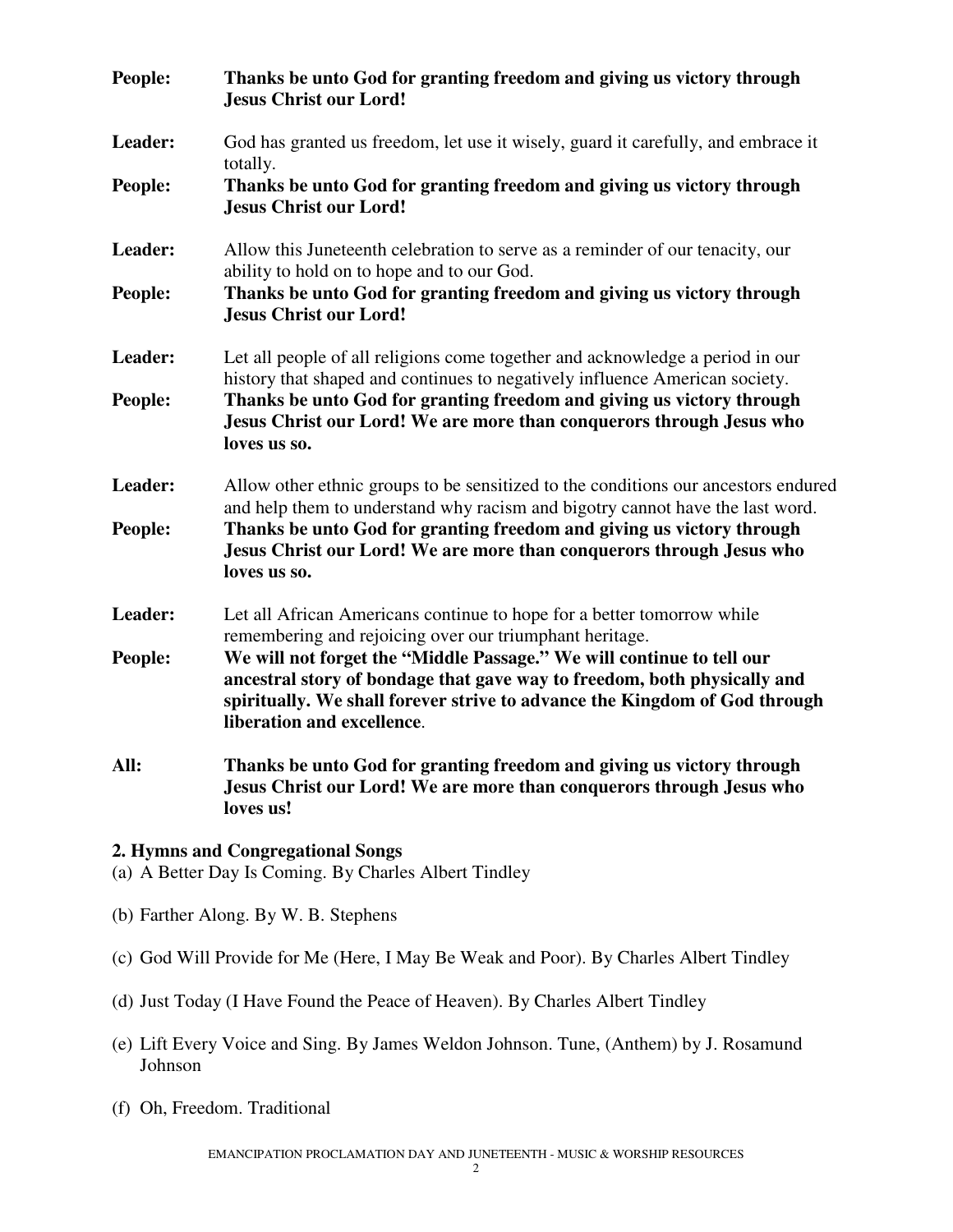#### **3. Spirituals or Traditional Songs**

- (a) Free at Last. Traditional
- (b) God Has Smiled on Me. By Isaiah Jones. Tune by Isaiah Jones, Jr.
- (c) Go Down, Moses. Spiritual
- (d) How Did You Feel. By Edward Boatner
- (e) Oh, Freedom. Spiritual
- (f) We've Come a Long Way, Lord. Traditional
- (g) We've Come This Far by Faith. By Albert A. Goodson

#### **4. Gospel Songs for Choirs, Ensembles, or Praise Teams**

- (a) Celebrator. By Toby Hill
- (b) I Really Love the Lord. By Jimmy Dowell
- (c) Oh, To Be Kept by Jesus. By Thurston Frazier. Tune by Kenneth Morris
- (d) Through It All. By Andraé Crouch
- (e) We'll Understand It Better By and By. By Charles Albert Tindley

#### **5. Liturgical Dance Music**

(a) In the Midst of It All. By Kevin Bond

- (b) I'm Free. By Percy Bady
- (c) Stand Tall and Be Happy. By Emma Jean Fiege
- (d) Tree of Life. Traditional. Arr. by Emma Jean Fiege
- (e) You Are an Heir. By Donald Lawrence

#### **6. Anthems**

- (a) Freedom Is Coming. By Anders Nyberg. Arr. by Henry Leck
- (b) Lift Every Voice and Sing. By James Weldon Johnson. Tune, (Anthem) J. Rosamund Johnson. *A capella* arrangement by Jody Gray. *This arrangement can be done with combined adult and youth/children's choirs.*
- (c) We'll Never Turn Back. By Bertha Gober

#### **7. Modern Songs**

- (a) I Don't Feel No Ways Tired. By Curtis Burnnell
- EMANCIPATION PROCLAMATION DAY AND JUNETEENTH MUSIC & WORSHIP RESOURCES (b) Jesus I Won't Forget. By Percy Gray, Jr.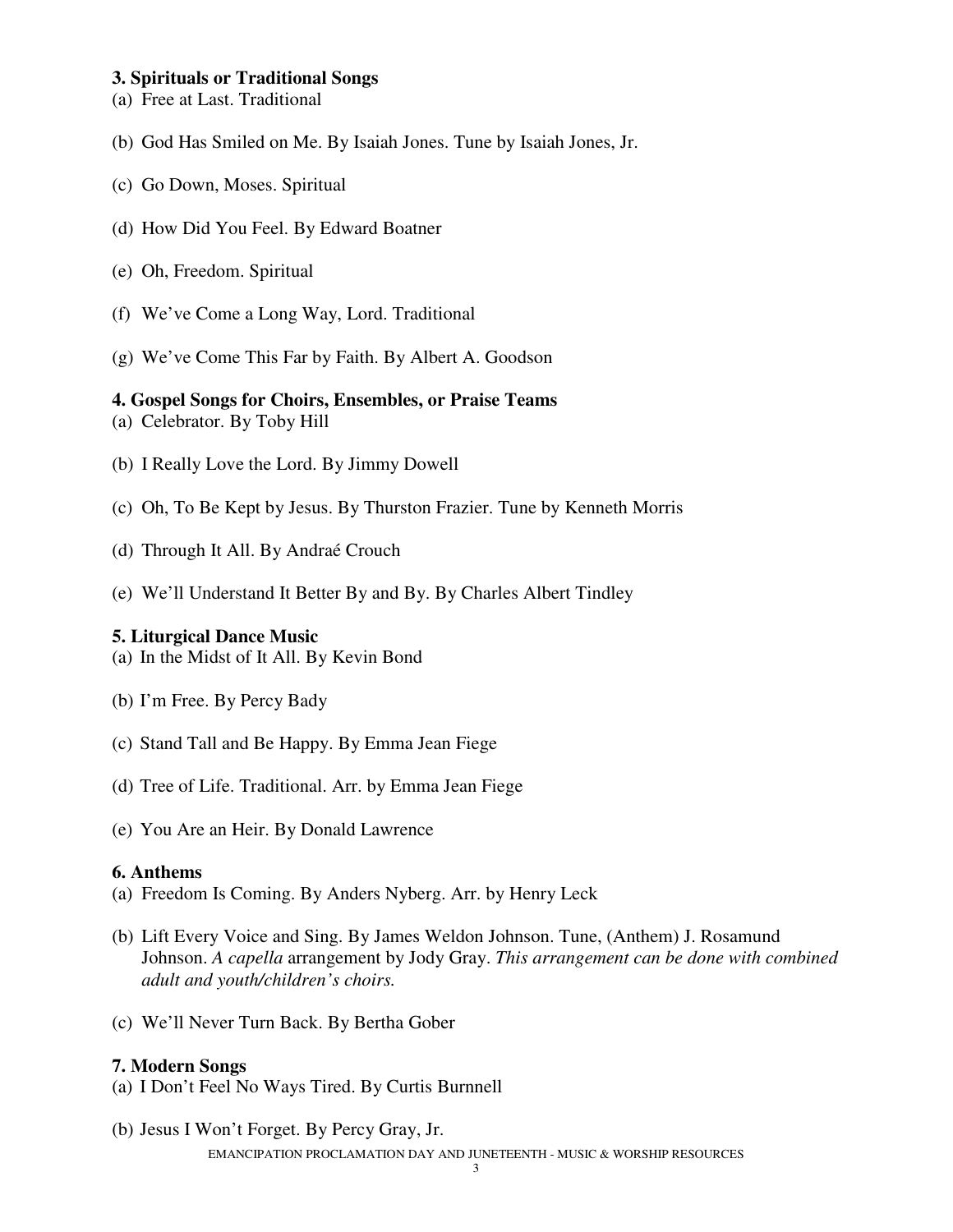(c) To Every Generation. By Bill Batstone and Cynthia Wilson

#### **8. Song or Instrumental for Children and Youth**

We've Come This Far by Faith. By Brian Kelly and Kendall Wyatt

## **9. Offertory Song or Instrumental**

- (a) Offering. By Toby Hill
- (b) What Shall I Render. By Margaret Douroux

## **10. Song or Instrumental for the Period of Prayer**

- (a) Come By Here. African American Spiritual
- (b) There's a Bright Side Somewhere. Anonymous

#### **11. Sermonic Selection**

- (a) Faith. By Andra Woods. Arr. by Thomas Whitfield
- (b) My Heavenly Father Watches Over Me. Text and Tune, (Heavenly Father) by W. C. Martin

## **12. Invitational Song or Instrumental**

- (a) Have You Crossed the Line? (You Have Waited Too Long). By Charles A. Tindley
- (b) I'm Determined. Traditional
- (c) Try God. By Tony S. Griffin
- (d) When Comes the Day. By Chester D. T. Baldwin

## **13. Benediction Song or Instrumental**

- (a) Always Remember. By Andraé Crouch
- (b) I Need You to Survive. By David Frazier

## **14. Audio Visual Suggestions**

(a) For at least this week create a newsletter entitled "The History of Juneteenth." Explain the history of this important celebration. Include geographic information about the Gulf Coast Region of the State of Texas. It is important that readers understand the history of this port. Remember to cite each source used and by all means, provide pictures.

(b) Perform a skit based on the words of General Gordon Granger's "General Order #3: . . . The people of Texas are informed that, in accordance with a proclamation from the Executive of the United States, all slaves are free. This involves an absolute equality of personal rights and rights of property between former masters and slaves, and the connection heretofore existing between them becomes that between employer and hired labor. The freedmen are advised to remain quietly at their present homes and work for wages. They are informed that they will not be allowed to collect at military posts and that they will not be supported in idleness either there or elsewhere."

4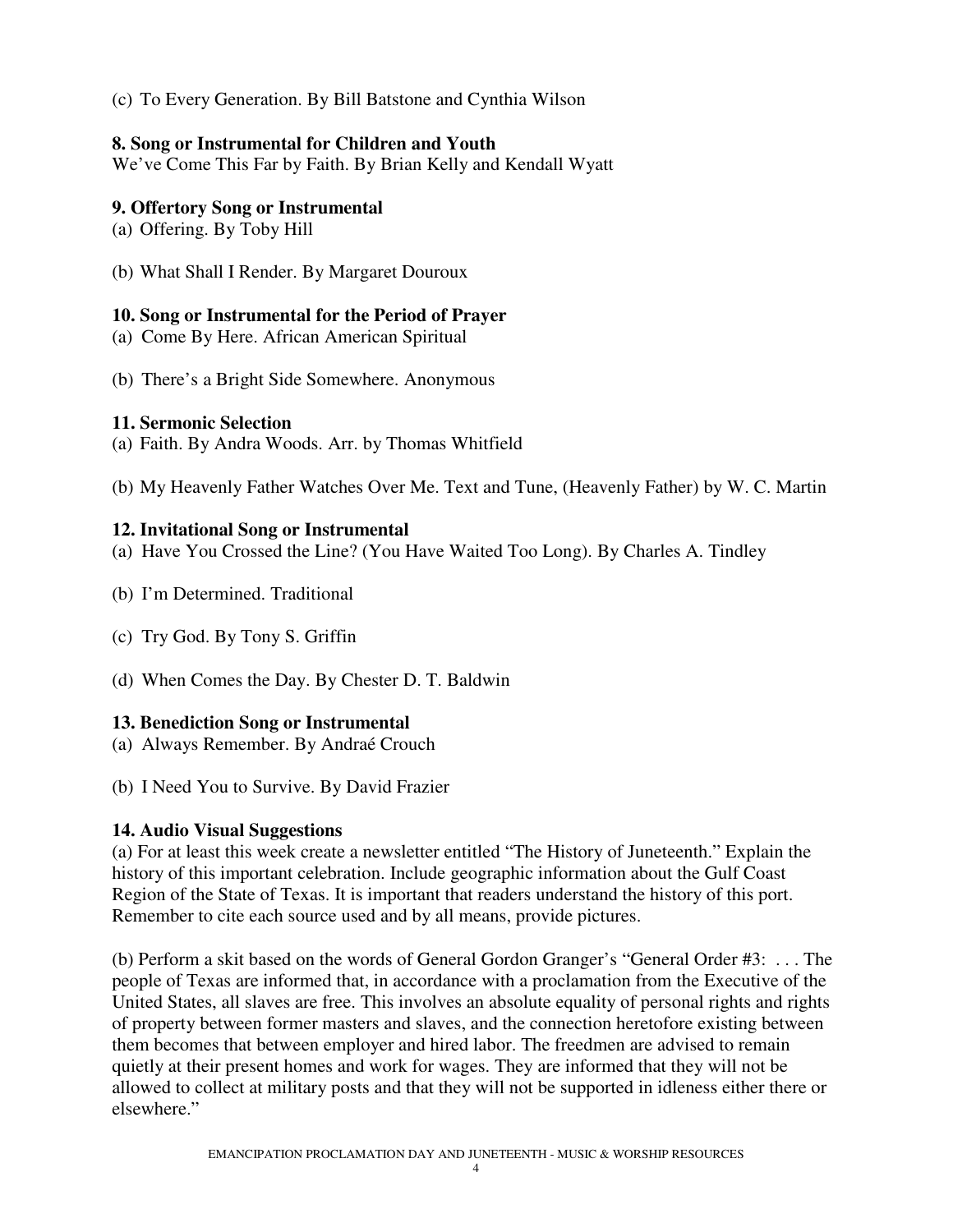Characters: General Gordon Granger Federal troops Slave owners Slaves **Bystanders** Hotel clerk Bellhop

Props: Backdrop of a slave's living quarters Backdrop depicting the historic Reedy A.M.E. Church A backdrop depicting water

Have a brainstorming session with your fine arts team and develop the play. The concept is simple. Allow the viewers and participants to engage in the history of the freeing of slaves in the state of Texas. This may prove to be a highly emotional experience. The book, Island of Color: Where Juneteenth Started by Izola Ethel Fedford Collins, will provide vivid details of the account.

This skit may be given before a live audience, filmed and forwarded as an eCommercial to the congregation, or it can be used as an evangelism tool.

(c) Perform a skit based on the Negro Spiritual "Go Down, Moses." Bring this song to life in a  $21<sup>st</sup>$  century fashion by presenting it as a play.

Characters: **Moses** Pharaoh A Crowd of Egyptians A Crowd of Hebrew slaves

Props: An oversized map showing the ancient world of Egypt A chair in which a Pharaoh can sit

This skit may be given before a live audience, filmed and sent as an eCommercial to the congregation, or it can be used as an evangelism tool.

(d) Educate in a creative way by holding a "Secrets about African American History You Did Not Learn in History Class Essay Contest" for youth (ages 12-17).

If it is feasible, provide a trip to the city of Galveston or Houston for the winning writer and his or her family to attend an authentic Juneteenth festival. Essays can be posted for congregational viewing. This will take several months of planning, clear contest rules, and activities to raise money for a trip.

(e) Bring the song "Lift Every Voice and Sing" to life by allowing mime performers to present this moving song, which is considered the Black National Anthem. Use the *A capella* arrangement of "Lift Every Voice and Sing" by Jody Gray on this occasion.

EMANCIPATION PROCLAMATION DAY AND JUNETEENTH - MUSIC & WORSHIP RESOURCES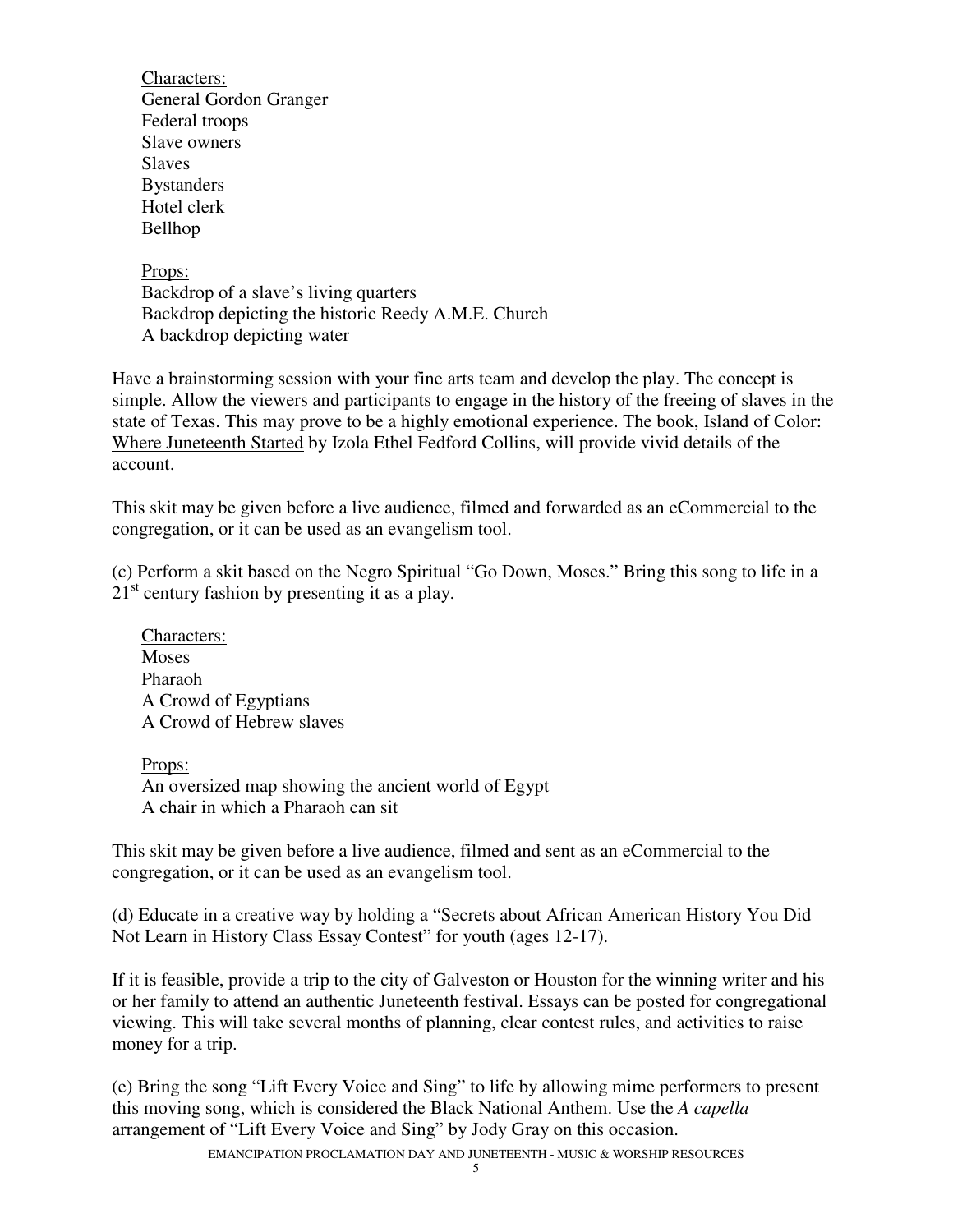## **Cites and Additional Information for Music and Material Listed**

#### **1. Litany**

"A Christian Affirmation of Juneteenth." By Sharon Laverne Fuller

#### **2. Hymns and Congregational Songs**

(a) A Better Day Is Coming. By Charles Albert Tindley Location:

> Beams of Heaven: Hymns of Charles Albert Tindley. General Board of Global Ministries, The United Methodist Church. New York, NY: GBGMusik, 2006. #40

(b) Farther Along. By W. B. Stephens Location:

African American Heritage Hymnal. Chicago, IL: GIA Publications, 2001. #376

African Methodist Episcopal Zion Church. The A.M.E. Zion Bicentennial Hymnal Official Hymnal of the African Methodist Episcopal Zion Church. Charlotte, NC: A.M.E. Zion Pub. House, 1996. #522

The New National Baptist Hymnal 21st Century Edition. Nashville, TN: Triad Publications, 2005. #289

Cleveland, J. Jefferson, and Verolga Nix. Songs of Zion. Supplemental worship resources, 12. Nashville, TN: Abingdon Press, 1981. #28

(c) God Will Provide for Me (Here, I May Be Weak and Poor). By Charles Albert Tindley Location:

Beams of Heaven: Hymns of Charles Albert Tindley. #34

(d) Just Today (I Have Found the Peace of Heaven). By Charles Albert Tindley Location:

Beams of Heaven: Hymns of Charles Albert Tindley. #29

(e) Lift Every Voice and Sing. By James Weldon Johnson. Tune, (Anthem) J. Rosamund Johnson

Location:

African American Heritage Hymnal. #540

African Methodist Episcopal Zion Bicentennial Hymnal. #653

Lead Me, Guide Me: The African American Catholic Hymnal. Chicago, IL: GIA Publications, 1987. #291

The New National Baptist Hymnal 21<sup>st</sup> Century Edition. #457

Songs of Zion. #32

EMANCIPATION PROCLAMATION DAY AND JUNETEENTH - MUSIC & WORSHIP RESOURCES Church of God in Christ. Yes, Lord! Church of God in Christ Hymnal. Memphis, TN: Church of God in Christ Pub. Board in association with the Benson Co., 1982. #506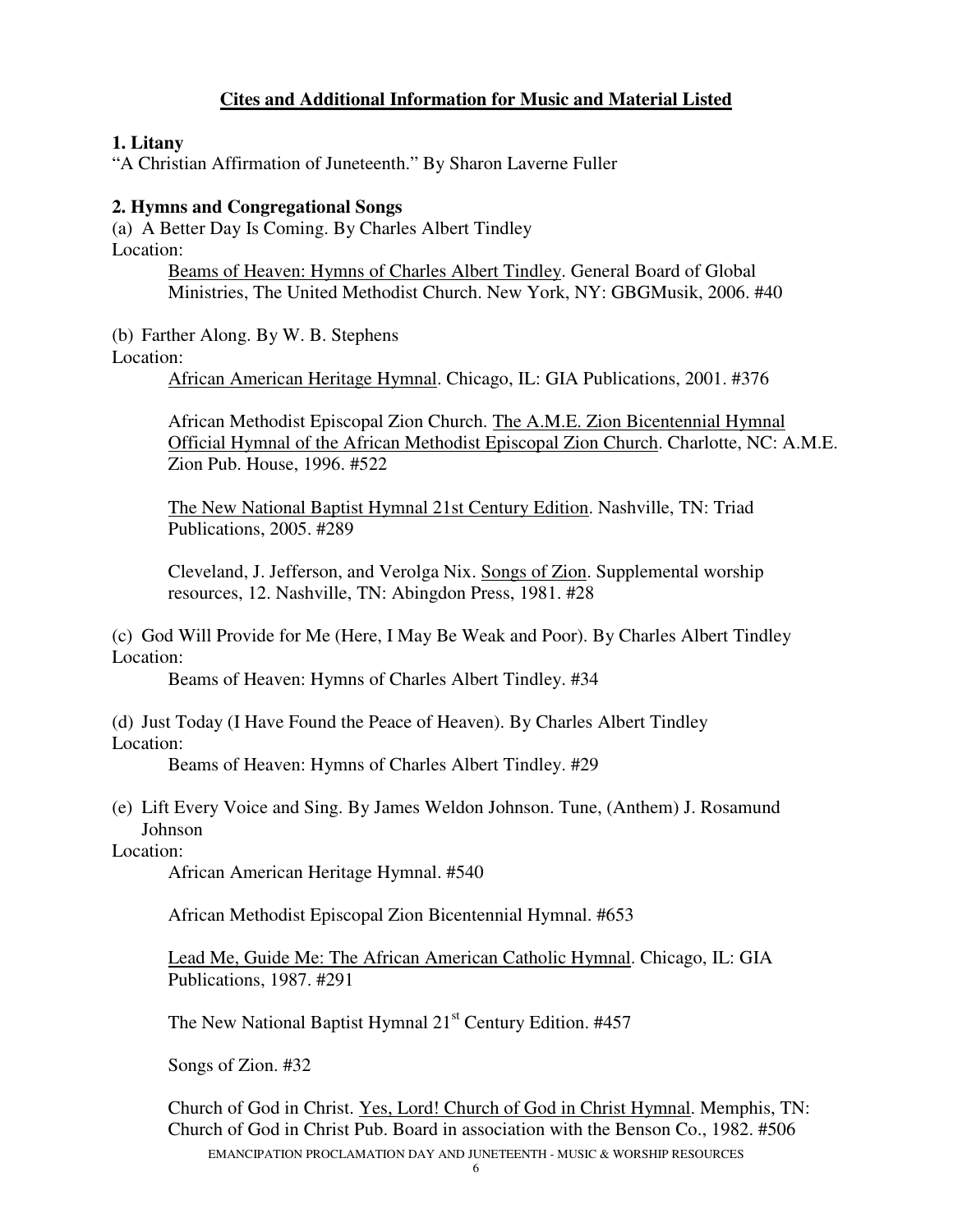(f) Oh, Freedom. Traditional Location: African American Heritage Hymnal. #545

#### **3. Spirituals or Traditional Songs**

(a) Free at Last. Traditional Location: Lead Me, Guide Me: The African American Catholic Hymnal. #293

Songs of Zion. #80

(b) God Has Smiled on Me. By Isaiah Jones. Tune by Isaiah Jones, Jr. Location:

African American Heritage Hymnal. #152

Lead Me, Guide Me: The African American Catholic Hymnal. #185

Songs of Zion. #196

#### (c) Go Down, Moses. Spiritual

Location:

African American Heritage Hymnal. #543

African Methodist Episcopal Zion Bicentennial Hymnal. #623

Lead Me, Guide Me: The African American Catholic Hymnal. #292

The New National Baptist Hymnal 21st Century Edition. #490

Songs of Zion. #212

(d) How Did You Feel. By Edward Boatner

Location:

Spirituals Triumphant Old and New. Sunday School Publishing Board. Nashville, TN: 1927, 1981. #13

(e) Oh, Freedom. Spiritual

Location:

African Methodist Episcopal Zion Bicentennial Hymnal. #621

Lead Me, Guide Me: The African American Catholic Hymnal. #298

The New National Baptist Hymnal 21st Century Edition. #486

Songs of Zion. #102

Spirituals Triumphant Old and New. #31

EMANCIPATION PROCLAMATION DAY AND JUNETEENTH - MUSIC & WORSHIP RESOURCES Yes, Lord! Church of God in Christ Hymnal. #501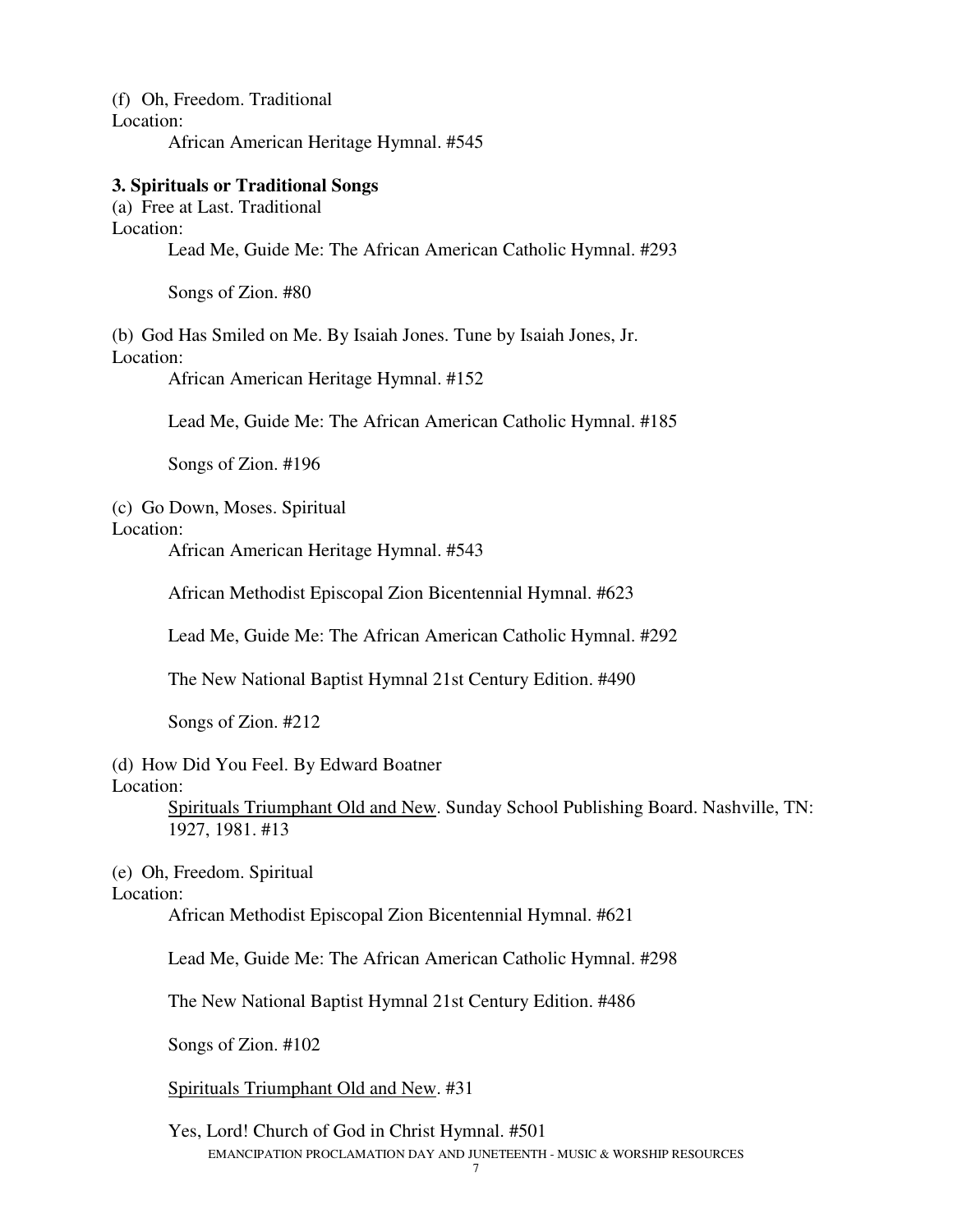(f) We've Come a Long Way, Lord. Traditional

Location:

Lead Me, Guide Me: The African American Catholic Hymnal. #294

(g) We've Come This Far by Faith. By Albert A. Goodson Location:

Pearson, Carlton. Live At Azusa, Vol. 4. New York, NY: Tommy Boy, 2001.

African American Heritage Hymnal. #412

African Methodist Episcopal Zion Bicentennial Hymnal. #259

Lead Me, Guide Me: The African American Catholic Hymnal. #225

The New National Baptist Hymnal 21st Century Edition. #529

Songs of Zion. #192

## **4. Gospel Songs for Choirs, Ensembles, or Praise Teams**

(a) Celebrator. By Toby Hill

Location.

Zion Still Sings for Every Generation. Nashville, TN: Abingdon Press, 2007. #38

(b) I Really Love the Lord. Text and Tune by Jimmy Dowell Location:

Zion Still Sings. #41

(c) Oh, To Be Kept by Jesus. By Thurston Frazier. Tune by Kenneth Morris Location:

African American Heritage Hymnal. #423

The New National Baptist Hymnal 21st Century Edition. #212

(d) Through It All. By Andraé Crouch

Location:

The New National Baptist Hymnal 21st Century Edition. #402

Yes, Lord! Church of God in Christ Hymnal. #71

(e) We'll Understand It Better By and By. By Charles Albert Tindley Location:

African American Heritage Hymnal. #418

African Methodist Episcopal Zion Bicentennial Hymnal. #636

The New National Baptist Hymnal 21st Century Edition. #490

Songs of Zion. #55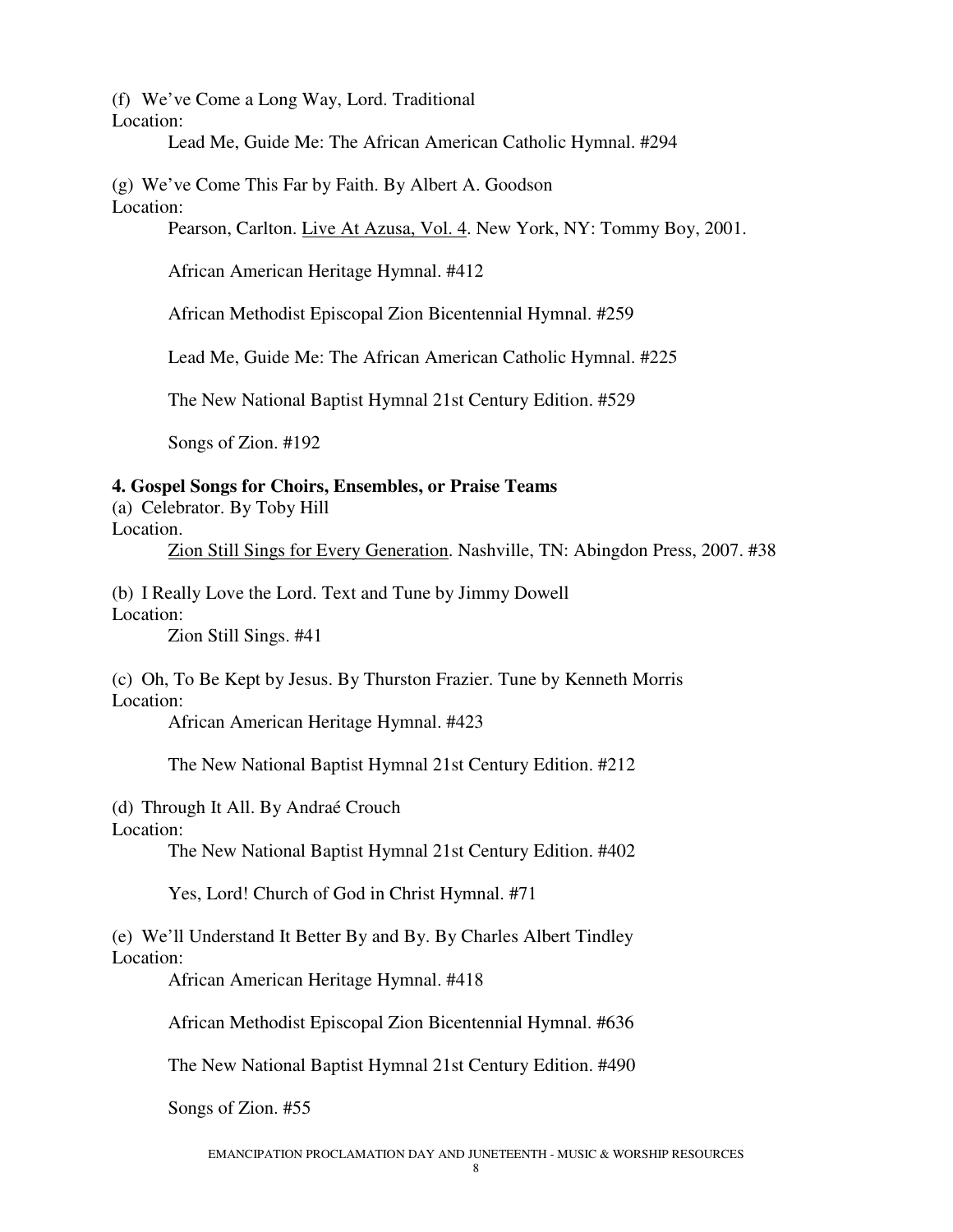Yes, Lord! Church of God in Christ Hymnal. #135

#### **5. Liturgical Dance Music**

(a) In the Midst of It All. By Kevin Bond

Location:

Adams, Yolanda. Mountain High…Valley Low. New York, NY: Electra, 1999.

(b) I'm Free. By Percy Bady

Location:

Brunson, Milton & The Thompson Community Singers. Great Gospel Moments. Nashville, TN: Word Records, 2000.

(c) Stand Tall and Be Happy. By Emma Jean Fiege

Location:

Tillery, Linda & the Cultural Heritage Choir. Say Yo Business. Claremont, CA: Rhino, 2001.

(d) Tree of Life. Traditional. Arr. by Emma Jean Fiege

Location:

Tillery, Linda & the Cultural Heritage Choir. Say Yo Business. Claremont, CA: Rhino, 2001.

(e) You Are an Heir. By Donald Lawrence

Location:

Lawrence , Donald and the Tri City Singers. Finale. Brentwood, TN: EGD, 2006.

#### **6. Anthems**

(a) Freedom Is Coming. By Anders Nyberg. Arr. by Henry Leck Location:

Vocal score for anthem available Emerson Music 4650 Arrow Hwy, Unit D-1 Montclair, CA 91763 Phone: 1-800 518-7214 Online location: http://www.emersonmusiconline.com

(b) Lift Every Voice and Sing. By James Weldon Johnson. Tune, (Anthem) J. Rosamund Johnson. *A capella* arrangement by Jody Gray. *This arrangement can be done with combined adult and youth/children's choirs.*

Location:

Women of the Calabash (Performed with the Free Voices of Praise Choir). The Kwanzaa Album. New York, NY: Orchard, 2000.

CD Baby 5925 NE  $80<sup>th</sup>$  Avenue Portland, OR 97218-2891 Phone: 503-595-3000 Online location: http://cdbaby.com/cd/kwanzaa

EMANCIPATION PROCLAMATION DAY AND JUNETEENTH - MUSIC & WORSHIP RESOURCES (c) We'll Never Turn Back. By Bertha Gober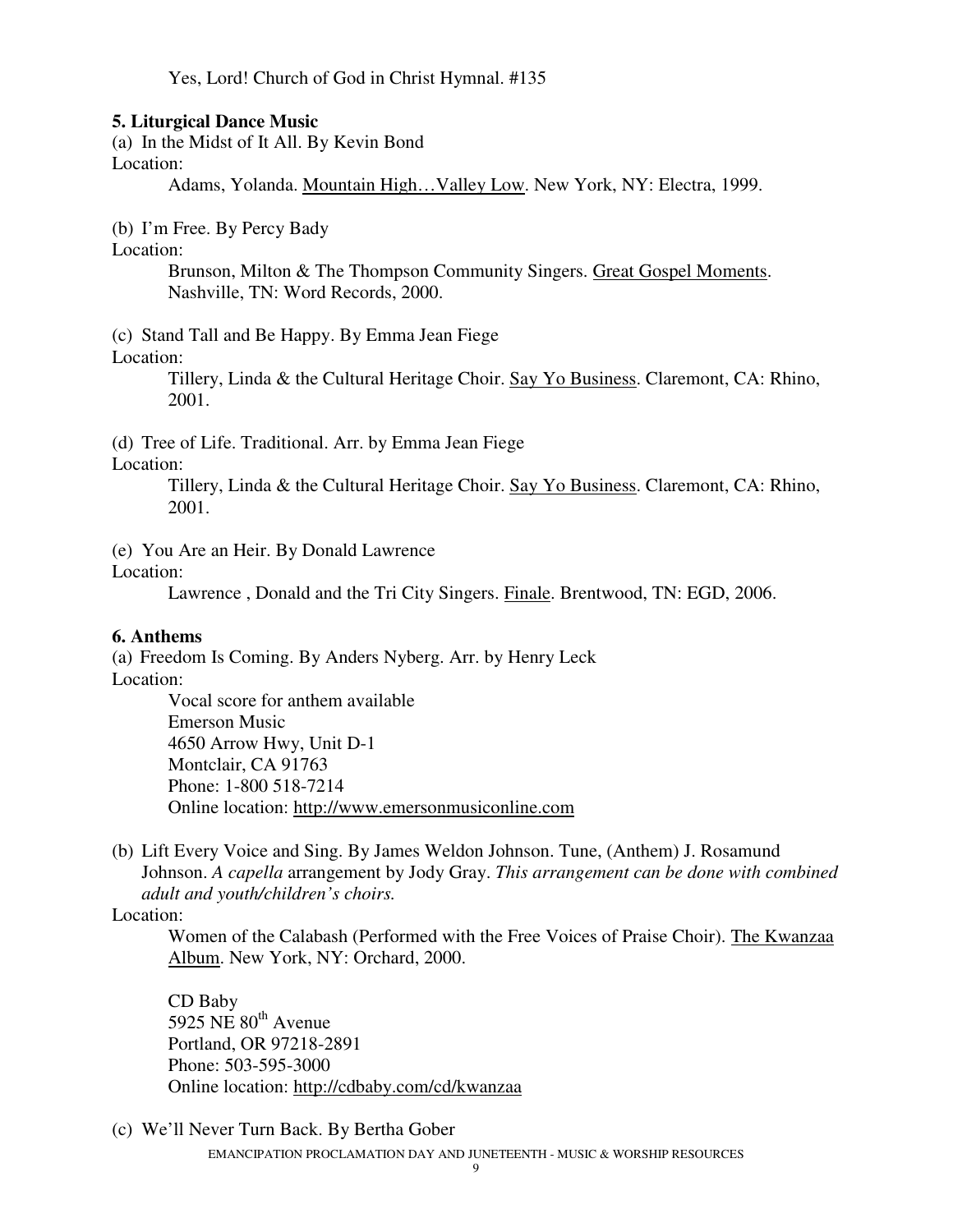Location:

Sweet Honey in the Rock. Freedon Song Soundtrack (from made for TV film Freedom Song). New York, NY: Sony, 2000.

#### **7. Modern Songs**

(a) I Don't Feel No Ways Tired. By Curtis Burnnell Location:

African American Heritage Hymnal. #414

African Methodist Episcopal Zion Bicentennial Hymnal. #159

Songs of Zion. #175

Yes, Lord! Church of God in Christ Hymnal. #364

(b) Jesus I Won't Forget. By Percy Gray, Jr.

Location:

Brunson, Milton and the Thompson Community Singers. 50 Blessed Years. New York, NY: Sony, 1998.

(c) To Every Generation. By Bill Batstone and Cynthia Wilson

Location.

Zion Still Sings. #88

#### **8. Children and Youth**

We've Come This Far by Faith. By Brian Kelly and Kendall Wyatt Location:

Bryant Rodnie. Change of Seasons. Indianapolis, IN: Tyscot, 2005.

## **9. Offertory Song or Instrumental**

(a) Offering. By Toby Hill Location.

Zion Still Sings. #212

(b) What Shall I Render. By Margaret Douroux

Location:

African American Heritage Hymnal. #389

Yes, Lord! Church of God in Christ Hymnal. #346

#### **10. Song or Instrumental for the Period of Prayer**

(a) Come By Here. African American Spiritual Location:

Lead Me, Guide Me: The African American Catholic Hymnal. #218

(b) There's a Bright Side Somewhere. Anonymous Location:

African American Heritage Hymnal. #411

#### **11. Sermonic Selection**

EMANCIPATION PROCLAMATION DAY AND JUNETEENTH - MUSIC & WORSHIP RESOURCES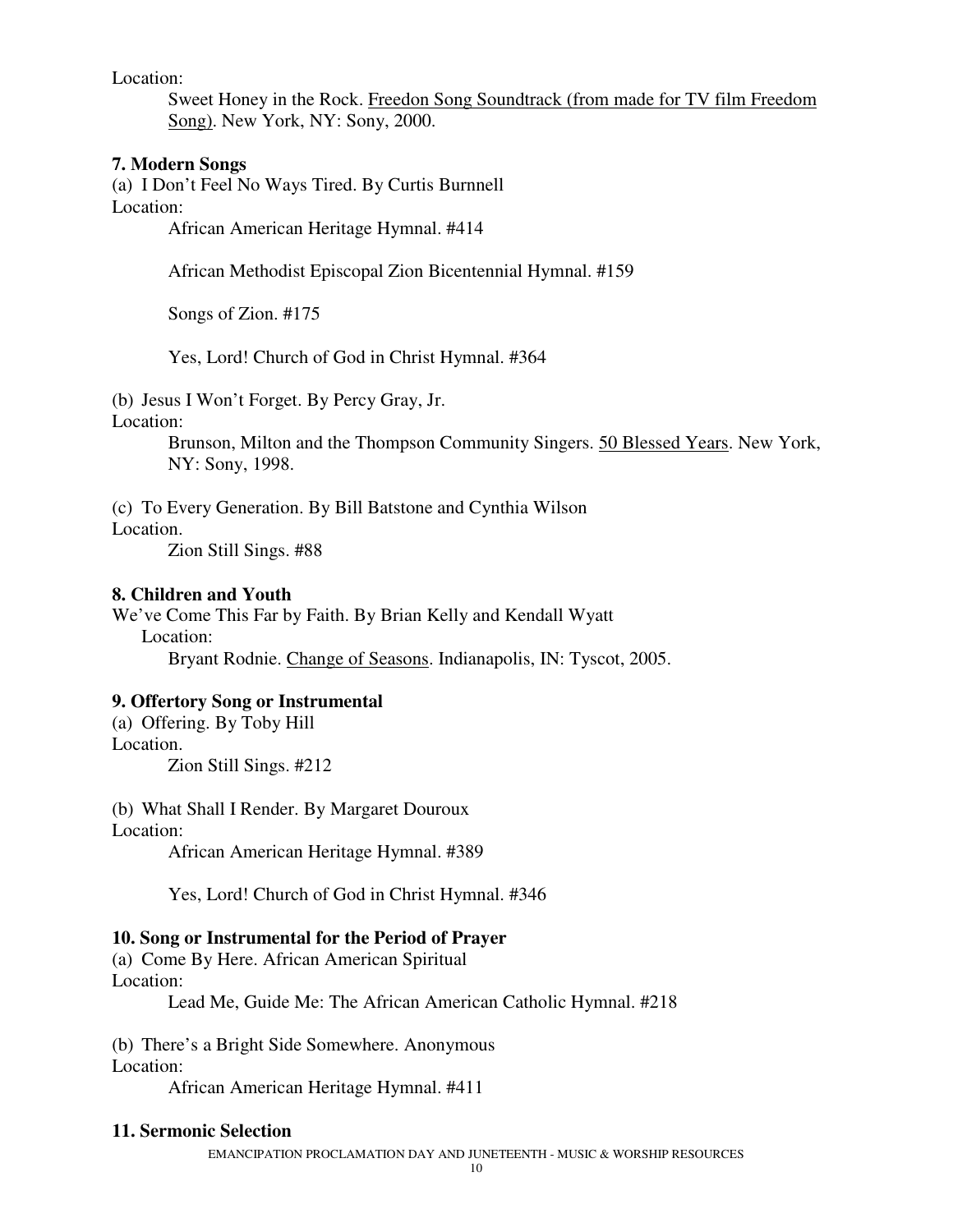(a) Faith. By Andra Woods. Arr. by Thomas Whitfield Location:

Armstrong, Vanessa Bell. Chosen. Franklin, TN: Onyx Records, 1986.

(b) My Heavenly Father Watches Over Me. Text and Tune, (Heavenly Father) by W. C. Martin Location:

African American Heritage Hymnal. #144

The New National Baptist Hymnal 21st Century Edition. #53

Yes, Lord! Church of God in Christ Hymnal. #139

## **12. Invitational Song or Instrumental**

(a) Have You Crossed the Line? (You Have Waited Too Long). By Charles A. Tindley Location:

Beams of Heaven: Hymns of Charles Albert Tindley. #46

(b) I'm Determined. Traditional

Location:

Zion Still Sings. #175

(c) Try God. By Tony S. Griffin

Location:

Tony S. Griffin and the Bethlehem Young Adult Choir. WayMaker, Get Ready! He's Coming Back! Greenville, SC: PIP Music, 2003.

(d) When Comes the Day. By Chester D. T. Baldwin Location:

> Chester D. T. Baldwin and the Mass Choir. Sing It On Sunday Morning. Los Angeles, CA: JDI Records, 2000.

## **13. Benediction Song or Music**

(a) Always Remember. By Andraé Crouch Location

Atlanta Chorale. Always Remember. Atlanta, GA: Life Size Music, 2005.

African American Heritage Hymnal. #640

(b) I Need You to Survive. By David Frazier Location:

African American Heritage Hymnal. #219

## **14. Audio Visual Suggestions**

(a) Website to assist with the creation of a Juneteenth News Letter http://www.tsl.state.tx.us/ref/abouttx/juneteenth.html

(b) Text of General Gordon Granger's "General Order #3" and information about Gordon Granger.

Online locations: http://www.tsl.state.tx.us/ref/abouttx/juneteenth.html http://en.wikipedia.org/wiki/Gordon\_Granger